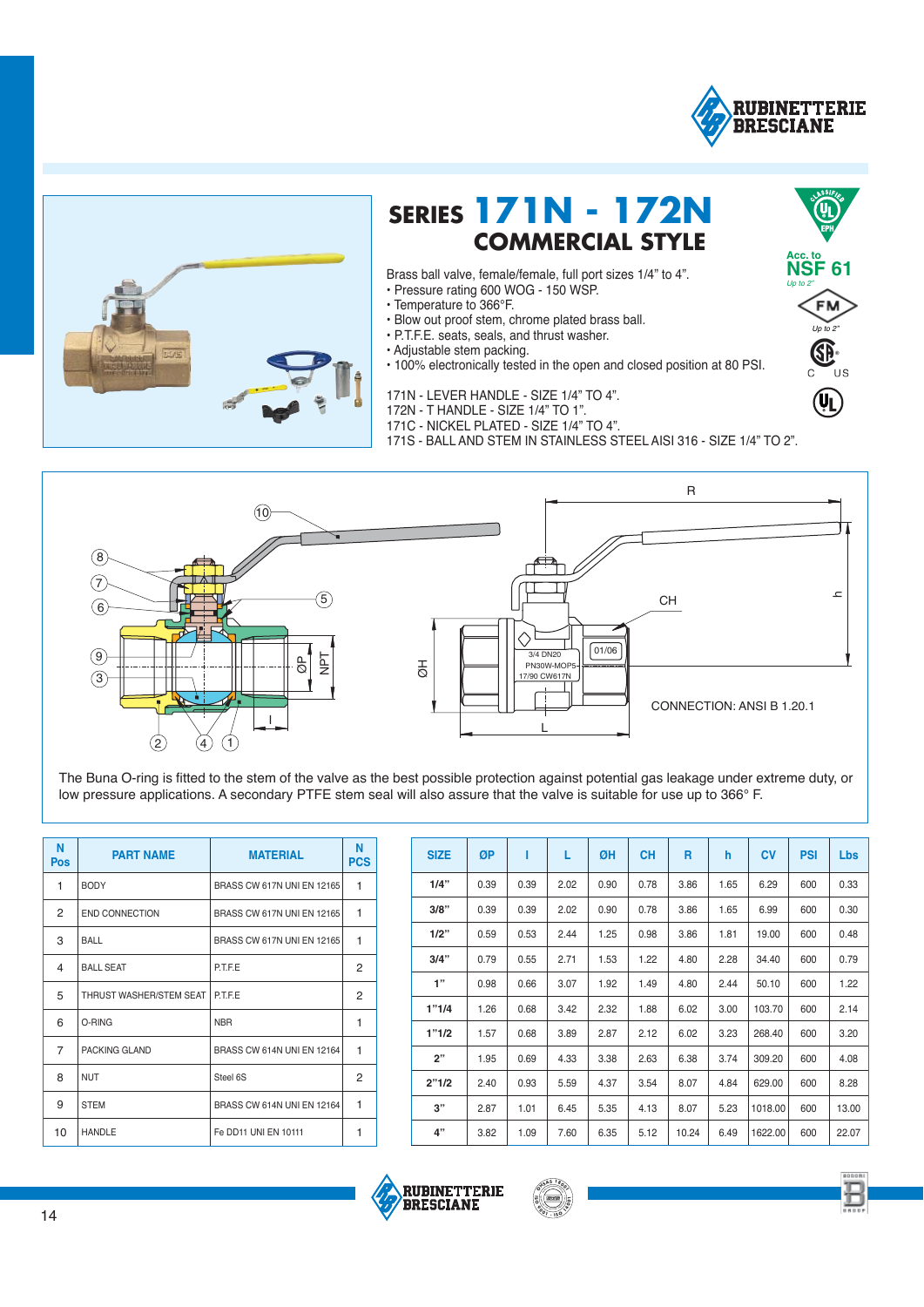



## **SERIES 1715 - 1725 COMMERCIAL STYLE**



- Temperature to 366°F.
- Blow out proof stem, chrome plated brass ball.
- P.T.F.E. seats, seals, and thrust washer.
- Adjustable stem packing.

100% electronically tested in the open and closed position at 80 PSI.

1715 - LEVER HANDLE - SIZE 1/2" TO 4". 1725 - T HANDLE - SIZE 1/2" TO 1".



The Buna O-ring is fitted to the stem of the valve as the best possible protection against potential gas leakage under extreme duty, or low pressure applications. A secondary PTFE stem seal will also assure that the valve is suitable for use up to 366° F.

| N<br>Pos       | <b>PART NAME</b>        | <b>MATERIAL</b>            | Ν<br><b>PCS</b> |
|----------------|-------------------------|----------------------------|-----------------|
| 1              | <b>BODY</b>             | BRASS CW 617N UNI EN 12165 | 1               |
| 2              | END CONNECTION          | BRASS CW 617N UNI EN 12165 | 1               |
| 3              | BALL                    | BRASS CW 617N UNI EN 12165 | 1               |
| $\overline{4}$ | <b>BALL SEAT</b>        | <b>P.T.F.E</b>             | 2               |
| 5              | THRUST WASHER/STEM SEAT | <b>P.T.F.E</b>             | 2               |
| 6              | O-RING                  | <b>NBR</b>                 | 1               |
| $\overline{7}$ | PACKING GLAND           | BRASS CW 614N UNI EN 12164 | 1               |
| 8              | <b>NUT</b>              | Steel 6S                   | 2               |
| 9              | <b>STEM</b>             | BRASS CW 614N UNI EN 12164 | 1               |
| 10             | <b>HANDLE</b>           | Fe DD11 UNI EN 10111       | 1               |

| <b>SIZE</b> | ØP   | L     | ı    | h    | R     | ØD   | ØΗ   | <b>CH</b> | <b>CV</b> | <b>PSI</b> | Lbs   |
|-------------|------|-------|------|------|-------|------|------|-----------|-----------|------------|-------|
| 1/2"        | 0.59 | 2.58  | 0.50 | 1.81 | 3.86  | 0.63 | 1.30 | 0.98      | 18.90     | 600        | 0.50  |
| 3/4"        | 0.79 | 3.00  | 0.75 | 2.28 | 4.80  | 0.88 | 1.53 | 1.22      | 34.22     | 600        | 0.77  |
| 1"          | 0.98 | 3.56  | 0.91 | 2.44 | 4.80  | 1.13 | 1.93 | 1.50      | 49.88     | 600        | 1.19  |
| 1"1/4       | 1.26 | 4.09  | 0.96 | 3.00 | 6.02  | 1.38 | 2.32 | 1.90      | 103.00    | 600        | 2.20  |
| 1"1/2       | 1.57 | 4.56  | 1.10 | 3.23 | 6.02  | 1.63 | 2.87 | 2.12      | 266.10    | 600        | 3.24  |
| 2"          | 1.95 | 5.45  | 1.34 | 3.74 | 6.38  | 2.13 | 3.38 | 2.64      | 307.00    | 600        | 4.21  |
| 2"1/2       | 2.40 | 6.90  | 1.47 | 4.84 | 8.07  | 2.63 | 4.37 | 3.54      | 624.00    | 600        | 9.44  |
| 3"          | 2.87 | 8.05  | 1.67 | 5.23 | 8.07  | 3.13 | 5.35 | 4.13      | 1009.00   | 600        | 14.52 |
| 4"          | 3.82 | 10.25 | 2.16 | 6.49 | 10.24 | 4.13 | 6.53 | 5.12      | 1067.00   | 600        | 24.83 |







**Acc. to NSF 61** *Up to 2"*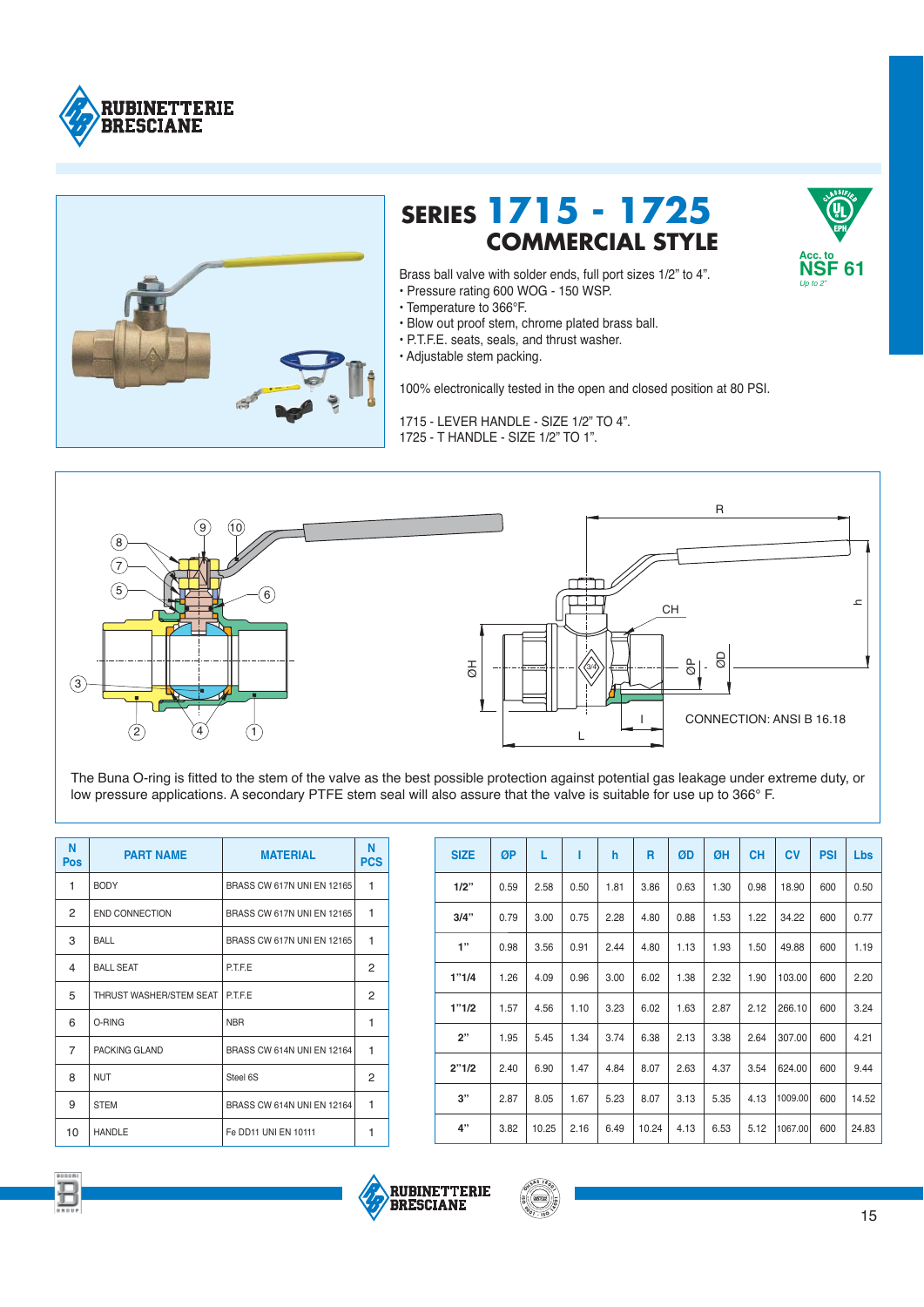

 $\mathbf{u}_\mathbf{I}$ 



## **SERIES 171M - 172M COMMERCIAL STYLE**

Brass ball valve, male/female, full port sizes 1/4" to 1".

- Pressure rating 600 WOG 150 WSP.
- Temperature to 366°F.
- . Blow out proof stem, chrome plated brass ball.
- · P.T.F.E. seats, seals, and thrust washer.
- · Adjustable stem packing.

. 100% electronically tested in the open and closed position at 80 PSI.

171M - LEVER HANDLE - SIZE 1/4" TO 1". 172M - T HANDLE - SIZE 1/4" TO 1".



The Buna O-ring is fitted to the stem of the valve as the best possible protection against potential gas leakage under extreme duty, or low pressure applications. A secondary PTFE stem seal will also assure that the valve is suitable for use up to 366° F.

| N<br><b>Pos</b> | <b>PART NAME</b>        | <b>MATERIAL</b>            | N<br><b>PCS</b> |
|-----------------|-------------------------|----------------------------|-----------------|
| 1               | <b>BODY</b>             | BRASS CW 617N UNI EN 12165 | 1               |
| 2               | END CONNECTION          | BRASS CW 617N UNI EN 12165 | 1               |
| 3               | BALL                    | BRASS CW 617N UNI EN 12165 | 1               |
| 4               | <b>BALL SEAT</b>        | <b>P.T.F.E</b>             | 2               |
| 5               | THRUST WASHER/STEM SEAL | <b>P.T.F.E</b>             | 2               |
| 6               | O-RING                  | <b>NBR</b>                 | 1               |
| $\overline{7}$  | PACKING GLAND           | BRASS CW 614N UNI EN 12164 | 1               |
| 8               | <b>NUT</b>              | Steel 6S                   | 2               |
| 9               | <b>STEM</b>             | BRASS CW 614N UNI EN 12164 | 1               |
| 10              | <b>HANDLE</b>           | Fe DD11 UNI EN 10111       | 1               |

| <b>SIZE</b> | ØP   | T    | L    | ØH   | <b>CH</b> | R    | h    | <b>CV</b> | <b>PSI</b> | Lbs  |
|-------------|------|------|------|------|-----------|------|------|-----------|------------|------|
| 1/4"        | 0.39 | 0.39 | 2.30 | 0.90 | 0.78      | 3.86 | 1.65 | 6.29      | 600        | 0.31 |
| 3/8"        | 0.39 | 0.40 | 2.32 | 0.90 | 0.78      | 3.86 | 1.65 | 6.99      | 600        | 0.31 |
| 1/2"        | 0.59 | 0.53 | 2.81 | 1.25 | 0.98      | 3.86 | 1.81 | 19.00     | 600        | 0.51 |
| 3/4"        | 0.79 | 0.55 | 3.13 | 1.53 | 1.22      | 4.80 | 2.28 | 34.40     | 600        | 0.79 |
| 1"          | 0.98 | 0.66 | 3.58 | 1.92 | 1.49      | 4.80 | 2.44 | 50.00     | 600        | 1.26 |